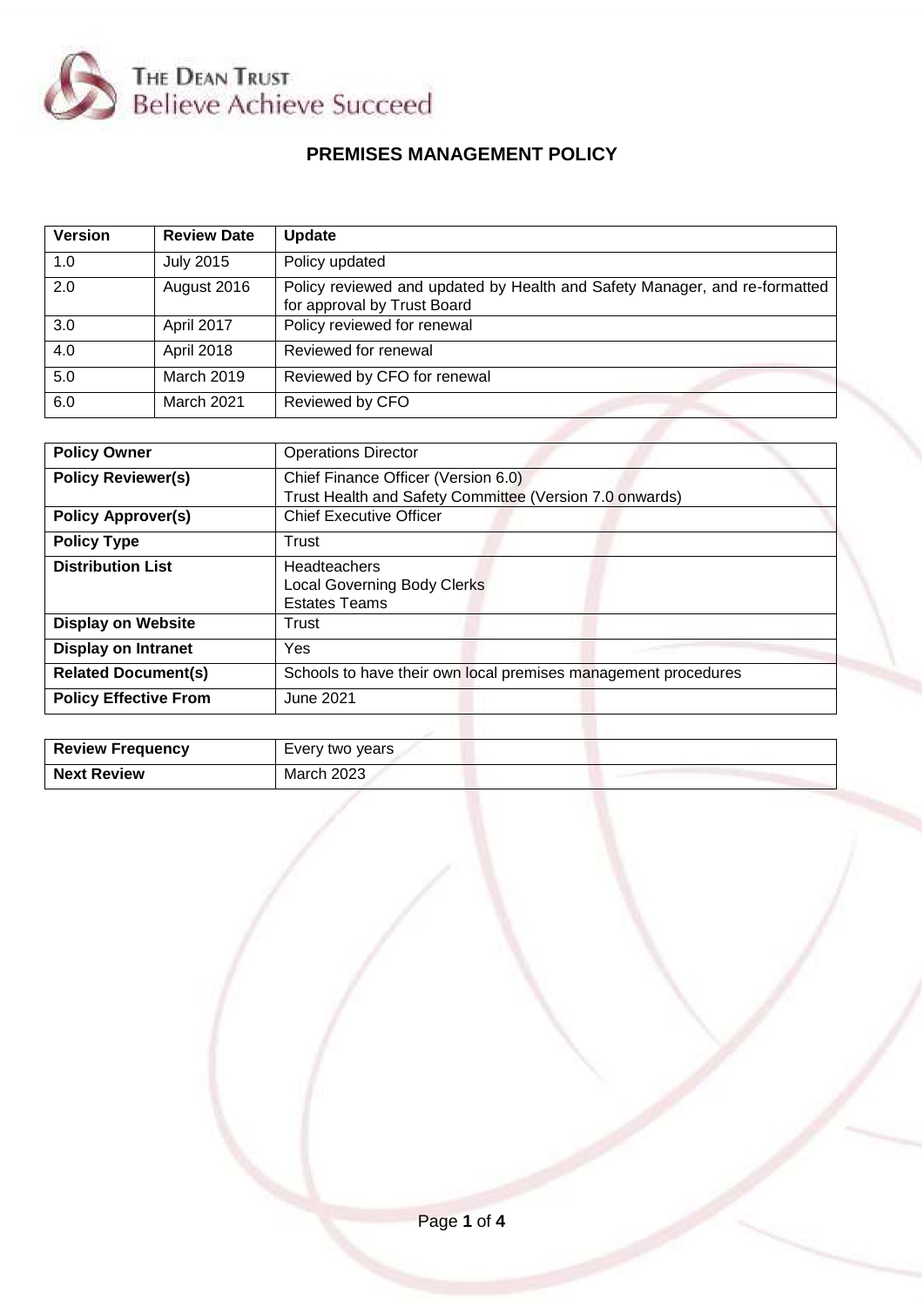

# **Employers' Duty to their Employees**

Section 2 of the Health and Safety at Work Act (1974) places a general duty on employers to ensure, so far as is reasonably practicable, the health, safety and welfare at work of all their employees. This duty involves:

• Providing and maintaining safe equipment, machinery and systems of work

- Ensuring the safe use, handling, storage or transportation of articles or substances used at work or in connection with work by their employees
- Providing any information, instruction, training and supervision which is necessary to ensure that employees can carry out their work safely
- Ensuring that places of work under the employer's control are free from danger, with safe means of access and egress.
- Making sure the working environment is safe, without risks to health and providing adequate facilities and arrangements for welfare at work.

The Management of Health and Safety at Work Regulations 1999 (MHSWR) are regulations made under the Health and Safety at Work, Act 1974 (HSWA).

#### **Maintenance Management**

The Dean Trust believes that its staff and pupils should expect to be provided with a safe, well-maintained and comfortable working environment at all times. The Dean Trust believes that the quality of the working environment is a key factor in the functioning of high-quality teaching and learning.

In addition to the fabric of the building, services such as water, lighting, heating and air conditioning systems will be maintained appropriately to ensure that the organisation is comfortable, economical and safe to use and that energy is not wasted.

This Dean Trust aims to ensure that, so far as is reasonably practicable, the buildings are maintained in a manner that provides a safe, reliable and secure environment, which is fit for purpose and complies with current legislation.

With respect to maintenance, the Dean Trust will consider:

- All legal requirements affecting the building, including those stipulated within any of its buildings occupied under leasehold or PFI agreements.
- The present and future use of the premises; there may be a change of use planned and this should be taken into account
- The life expectancy of the building and its services, e.g. a new building would require a different maintenance regime to an older building
- The accessibility of the building, in terms of the maintenance of its component parts Life cycle costs of the component parts of the building.
- Suitable design and layout
- Appropriate measures in relation to fire/security of the premises
- Adequate maintenance
- Where applicable, the proper operation of the premises, and use of any surrounding grounds.

The Dean Trust will also ensure high standards in terms of workmanship criteria, minimum service levels and service level agreements, e.g. heating levels or maintenance team response times, through regular reviews.

#### **Definitions**

The Dean Trust understands "buildings maintenance" to refer to a planned schedule of inspection and maintenance designed to keep the premises in good condition with plant, machinery and services that are functioning efficiently. It understands "buildings refurbishment" to refer to the regular upgrade and improvement of buildings, fabrics, fittings and equipment. Such projects can be small in scale, such as the redecoration of an office, or large-scale, such as the rebuilding or extending of part of the building.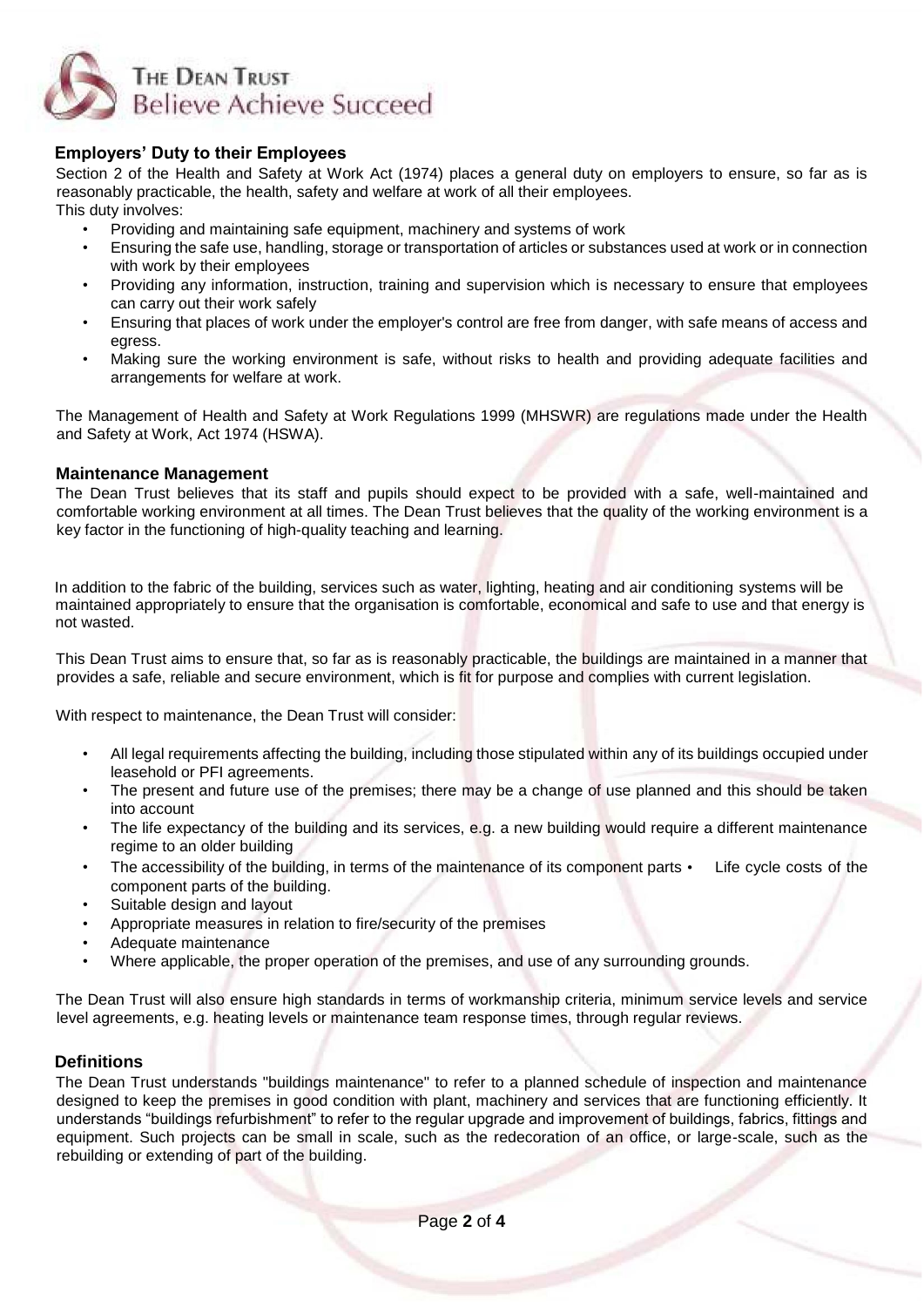

The Dean Trust understands "planned preventative maintenance" to refer to any buildings maintenance system that includes regular inspection of the premises to address buildings issues before they become urgent or emergencies. Planned preventative maintenance is an active forward-looking process quite distinct from "reactive" maintenance, where problems are addressed as they occur.

In addition to the fabric of the building, services such as water, lighting, heating extraction and air-conditioning systems will be subject to a planned programme to ensure that the building is comfortable and safe to use and that energy is not wasted.

#### **Responsibilities**

The overall responsibility for the quality and upkeep of The Dean Trust buildings and premises lies with The Dean Trust Board of Trustees, through the Executive Team. The operational responsibilities for buildings maintenance systems lie with the Local Governing Body and Senior Leadership Teams at individual Dean Trust sites. These responsibilities are delegated through an identified Estates supervisor/site manager who will ensure that a programme of routine maintenance and renewal of the fabric and decoration of the premises is in place and that records are kept of all maintenance activity. Records of maintenance work will be monitored by the governing body.

#### **Implementation**

Overall responsibility for ensuring that the policy is implemented, monitored and reviewed rests with the Executive Team. Information on the policy will be made available to all Dean Trust employees via the intranet.

#### **Procedures**

Overall operational responsibility for buildings maintenance systems lies with the Executive Team, who will ensure that a programme of routine/planned preventative maintenance and renewal of the fabric and decoration of Trust premises is in place and that records are kept of all maintenance activity. The maintenance system will cover all aspects of the premises including:

- All buildings both external and internal parts of buildings and including all outbuildings' fittings
- Building equipment and devices
- Services such as water, gas and electricity
- Grounds including fences, gates, paths, car parks, lighting and walls.
- All material parts of the premises, including fixtures and fittings.,

The following procedures will be followed in relation to the maintenance of the premises:

- A system of planned preventive maintenance will be utilised involving the inspection and assessment of equipment, plant and buildings on a regular basis.
- A fault reporting and tracking system will be operated, whereby staff will be encouraged to report faults or potential problem areas, such as torn or frayed carpets, damaged flooring, broken windows, leaky roofs and gutters, electrical faults and broken paving, etc.
- Faults or repairs will be logged by the Estates supervisor/site manager who will determine whether or not a repair is urgent, i.e. whether there is a potential danger to the safety of buildings users, staff or the public.
- Repairs will be allocated or commissioned from appropriate in-house maintenance staff or contractors as required and followed-up to check that any necessary work has been completed satisfactorily.
- All maintenance work, including minor tasks, will be subject to a prior risk assessment and adequate risk management/safety arrangements will be put in place before the work is carried out.

# **Working with Maintenance Contractors**

All contractors working on maintenance tasks will be expected to abide by Dean Trust health and safety policies and procedures.

When work is being planned, maintenance contractors or staff working on the premises should be provided with a site map identifying electrical and water installations and a register of any known asbestos materials.